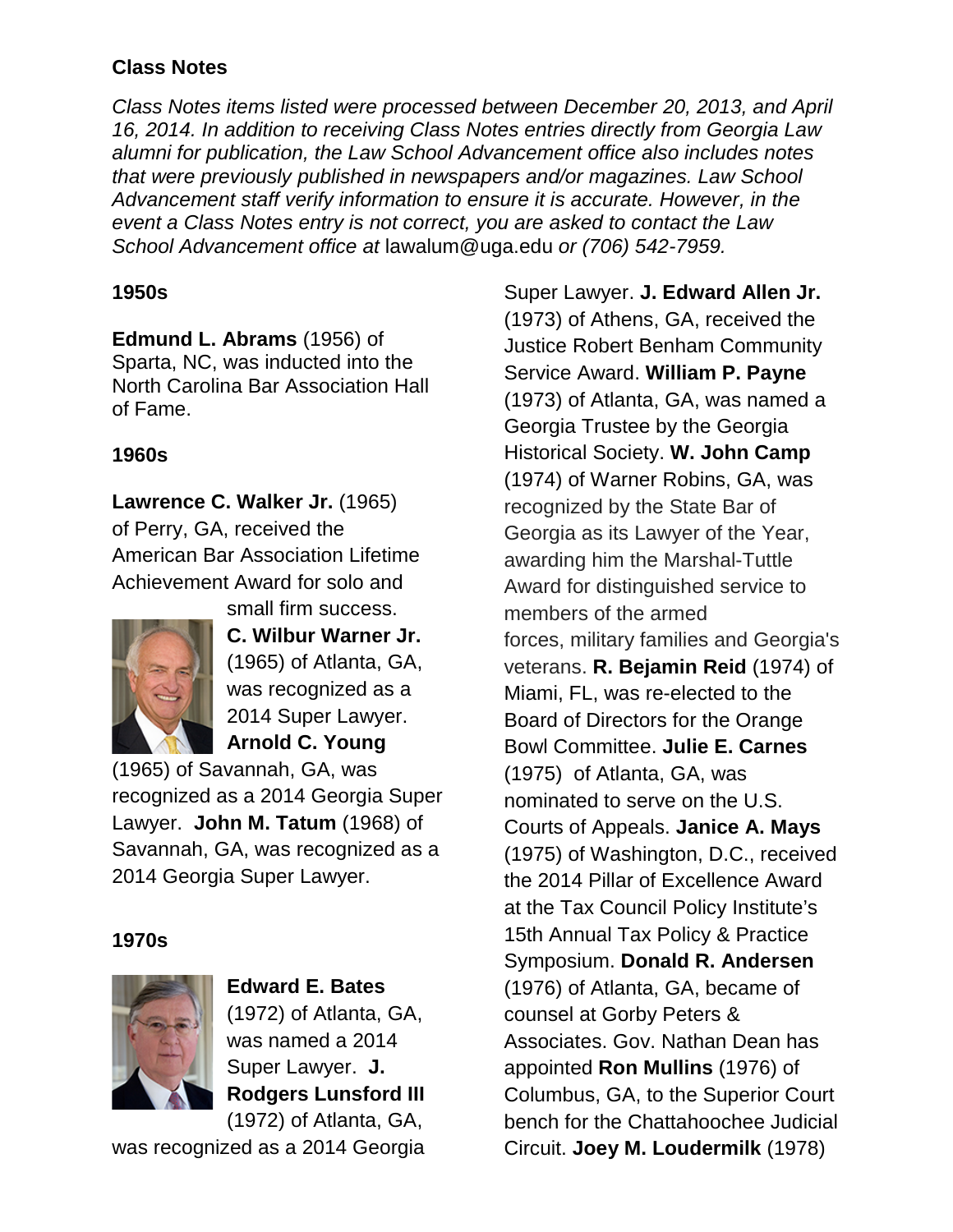of Columbus, GA, became the Columbus-based Chattahoochee Judicial Circuit juvenile judge. **John S. Taylor** (1978) of Chicago, IL, retired from the Adler School.

#### **1980s**

**Hubert L. Grimes** (1980) of Ormond Beach, FL, has retired from the Florida Seventh Judicial Circuit. **F. Donald Nelms Jr.** (1980) of Atlanta, GA, has become of counsel at Miller & Martin. **Joe C. Bishop** (1982) of Dawson, GA, was recognized by the South Georgia Council of the Boy Scouts of America and National Eagle Scout Association with the Outstanding Eagle Scout Award. **Wade W. Herring II** (1983) of Savannah, GA, was recognized as a 2014 Georgia Super Lawyer. **Cary Ichter** (1984) of Atlanta, GA, became president-elect of the Academy of Court Appointed Masters. **Gregory T. Gronholm** (1985) of Columbus, GA, started his practice, Gronholm Patent Services, LLC. **Alan F. Rothschild** (1985) of Columbus, GA, became a board chairman for the Greater Columbus Georgia Chamber of Commerce. **Allan E. Kamensky** (1986) of Columbus, GA, became lead counsel for Synovus Financial Corporation. **Julie Culhane** (1987) of Atlanta, GA, became an Authorized House Counsel with Allstate Dealer Services. **Lawrence B. Domenico** (1988) of Atlanta, GA, became managing partner of Mozley, Finlayson, and Loggins. **Louis N.** 

**Jameson** (1988) of Atlanta, GA, was recognized by Managing Intellectual Property as the leading Georgia IP litigator. **Christopher W. Phillips** (1988) of Savannah, GA, was recognized as a 2014 Georgia Super Lawyer. **Suzanne Smith** (1988) of Calhoun, GA, was appointed by Gov. Nathan Deal to the Superior Court judgeship within the Cherokee Judicial Circuit. **Kirby C. Mason** (1989) of Savannah, GA, was recognized as a 2014 Georgia Super Lawyer.

#### **1990s**

**Matthew Clarke** (1992) of Atlanta, GA, was recognized as a Georgia



Super Lawyer. **Kelly A. Lee** (1993) of Atlanta, GA, became a Superior Court judge for the Fulton County Drug Court. **Frank S. MacGill**

(1994) of Savannah, GA, was recognized as a 2014 Georgia Super Lawyer. **Edward D. Burch, Jr.** (1995) of Atlanta, GA,was recognized as a 2014 Georgia Super Lawyer. **Dorsey R. Carson** (1996) of Jackson, MS, started his practice, the Carson Law Group. **Marc B. Hershovitz** (1996) of Atlanta, GA, was named a 2014 Thomson Reuters Super Lawyer. **Michael L. Goldberg** (1997) of Atlanta, GA, was inducted into the American College of Trial Lawyers. **Woodrow W. Vaughan III** (1997) of Atlanta, GA, joined Holland & Knight as a partner.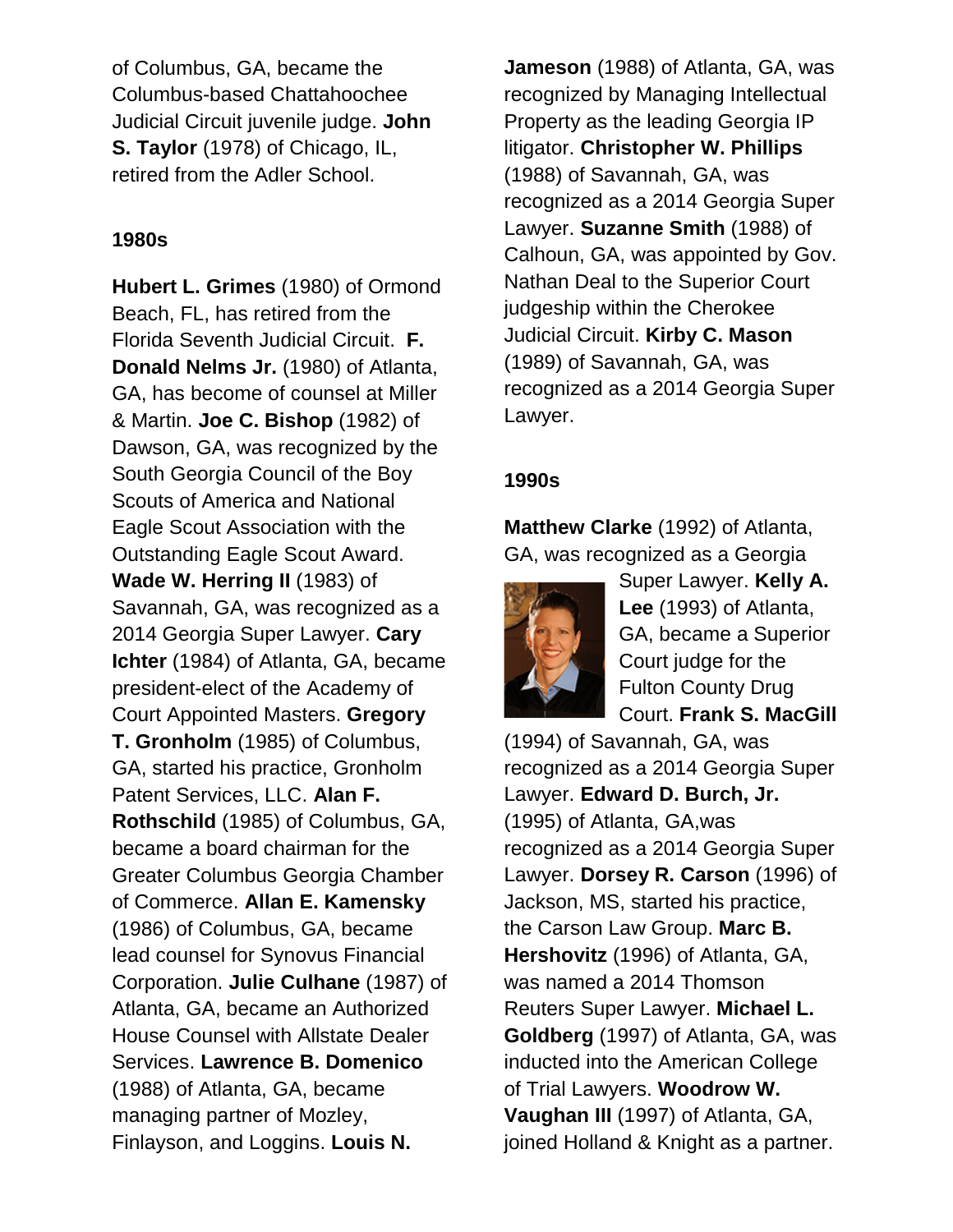**Laura F. Hester** (1999) of Atlanta, GA, joined to Womble Carlyle Sandridge & Rice as an attorney. **Nathan C. Rogers** (1999) of Santa Barbara, CA, established his own firm.

## **2000 – 2004**

**Julie M. Wade** (2000) of Savannah, GA, was named a member of the Leadership Georgia Class of 2014. **Rebecca L. Rieder** (2001) of Atlanta, GA, was granted Elite Fellowship in the American Academy of Matrimonial Lawyers. **Jamie Baker Roskie** (2001) of Emmaus, PA, became vice president of the board at Fair Shake Environmental Legal Services. **Gretchen M. Wagner** (2002) of Atlanta, GA, became a founding member of Wagner Hughes.



**John R. Autry** (2003) of Atlanta, GA, was elected to partnership at Smith, Gambrell & Russell. **Seth M. Diamond** (2003) of

Silver Spring, MD, has established his own law firm, The Diamond Law Group. **Laurie K. Landsittel** (2003) of Griffin, GA, became staff writer for North Carolina and South Carolina Lawyers Weekly. **John K. Larkins III** (2003) of Atlanta, GA, has joined Chilivis, Cochran, Larkins & Bever as of counsel. **Brett M. Willis** (2003) of Gainesville, GA, was named Assistant Circuit Defender of the Year by the Georgia Association of

Circuit Public Defenders. **Charles A. Pannell** (2004) of Atlanta, GA, received the Distinguished Service Medal from the Linn Inn Alliance.



**Ann Marie Rotz** (2004) of Hagerstown, MD, was elected to the Board of Trustees of The Community Foundation of

Washington County, MD, and she was selected for Leadership of Maryland. Additionally, she celebrated her marriage to Tom Evans on January 25, 2014. **David M. Stewart** (2004) of Augusta, GA, joined Crowder Stewart.

# **2005 – 2009**

**Mary Beth Hand** (2003) of Macon, GA, has joined Gautreaux & Adams as of counsel. **Rhiannon L. Brusco** (2005) of Decatur, GA, joined Hoffman and Associates as an attorney. **Amanda R. Norcross** (2005) of Atlanta, GA, became a partner at Nelson Mullins Riley & Scarborough. **Eadaoin Waller** (2005) of Duluth, GA, was elected partner at Andersen, Tate & Carr. **Christopher K. Withers** (2005) of Atlanta, GA, was elected partner at Arnall Golden Gregory. **Jody C. Campbell** (2006) of Corners, GA, joined Rubin Lublin. **Michael A. Caplan** (2006) of Atlanta, GA, launched his own firm, Caplan Cobb LLP, in partnership with James Cobb. **Allison L. Dyer** (2006) of Atlanta, GA, joined Holland & Knight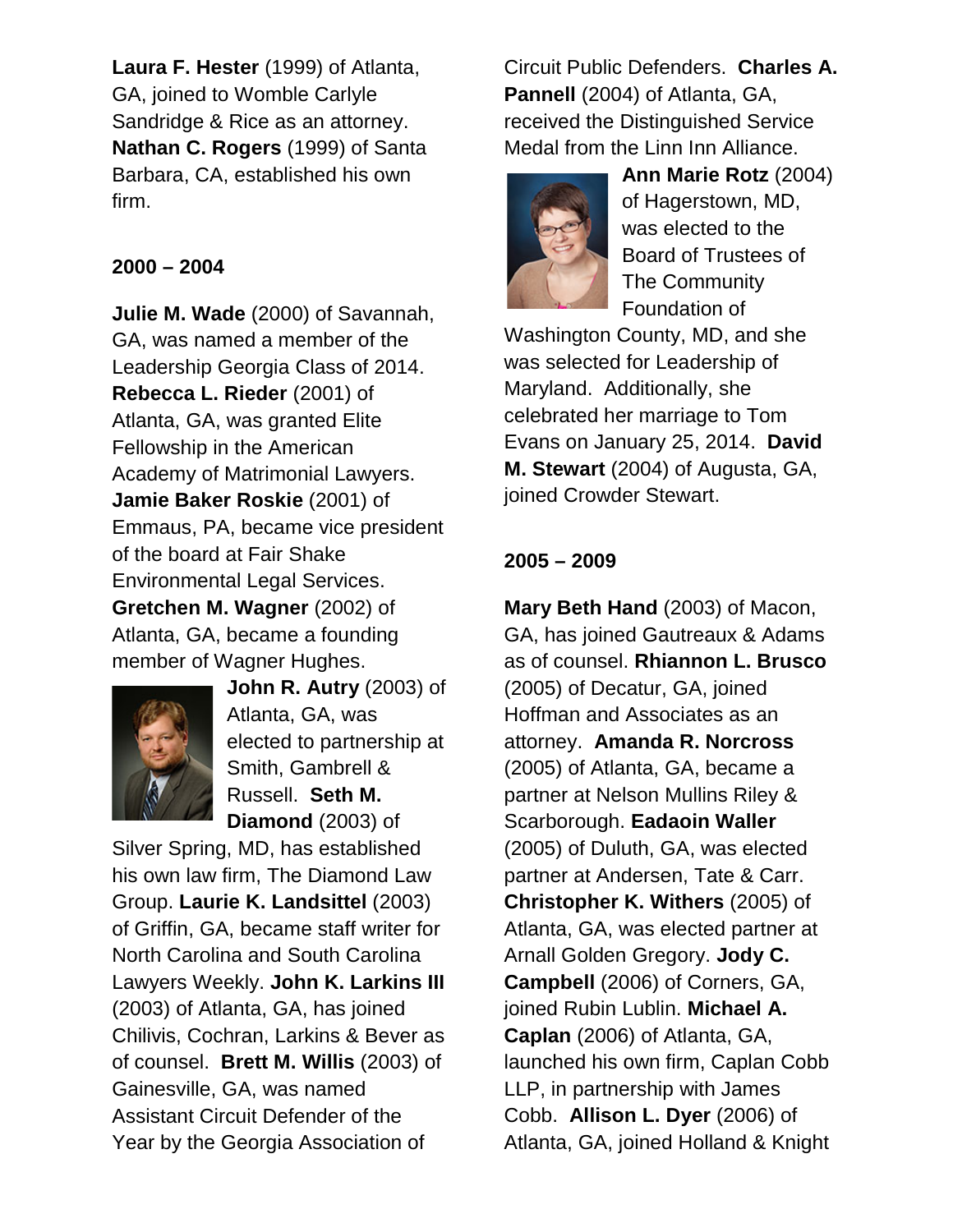as senior counsel. **Amelie N. Messingham** (2006) of Atlanta, GA, was named partner at Snell & Wilmer. **Edgar M. Smith** (2006) of Savannah, GA, was recognized as a 2014 Rising Star. **Terri R. Stewart** (2006) of Phoenix, AZ, was elected partner at Fisher & Phillips. **Vanessa E. Volz** (2006) of Norton, MA, became a visiting assistant professor of Women's Studies at Wheaton College. **Matthew P. Warenzak** (2006) of Atlanta, GA, was recognized as a Georgia Rising Star. **Joshua F. Norris** (2007) of Atlanta, GA, became the global total rewards manager at Turner Broadcasting System. **Amanda L. Patterson** (2007) of Austin, TX, became associate counsel at the Texas Health and Human Services Commission Office of the Inspector General. **Dennis L. Boothe** (2008) of Charlotte, NC, joined the legal department of Premier Inc. **Lee B. Carter** (2008) of Rome, GA, became a partner at Brinson, Askew, Berry, Seigler, Richardson & Davis. **Scott R. Grubman** (2008) of Atlanta, GA, joined the law firm of Rogers & Hardin. **Damian A. Myers** (2008) of Washington, D.C., joined Proskauer Rose. **Darren G. Rowles** (2008) of Atlanta, GA, was recognized as a Georgia Rising Star.

#### **2010 – 2013**

**Lauren E. Caudill** (2010) of Atlanta, GA, has joined the Georgia Resource Center as of counsel.

**John F. Gelzer** (2010) of San Angelo, TX, was promoted to captain with the U.S. Air Force JAG Corps.



**Alexander M. Rowland** (2010) of Atlanta, GA,started his own firm, Rowland Legal. **Amy E. Smith** (2010) of Vienna, VA, has joined Isler

Dare, P.C., as an associate. **Daniel O. Burroughs** (2011) of Augusta, GA, has expanded his practice into business and corporate law. **James W. Cauthorn** (2011) of Marietta, GA, joined Cauthorn Nohr & Owen as an attorney. **Anne V. Dunne** (2011) of Medford, MA, became a staff attorney at Seyfarth Shaw as well as became a shareholder at Polsinelli. **Maddin M. Lee** (2011) of Atlanta, GA, joined King & Spalding as an associate. **Robert P. Thomas** (2011) of Augusta, GA,started as general counsel at Blanchard & Calhoun Commercial. **Melissa L. Bailey** (2012) of Atlanta, GA, became an associate at Rutherford and Christie. **Alexis L. Hamilton** (2012) of Athens, GA, opened a new law firm,



Alexis Hamilton Law. **Rachael D. Ivey** (2012) of Lawrenceville, GA, was accepted as a judge advocate in the U.S. Army JAG Corps.

**Laura K. Thomas** (2012) of Philadelphia, PA, became a realtor with Keller Williams Realty - Center City Philadelphia. **David R. Bartholomew** (2013) of Augusta, GA, joined the Georgia Legal